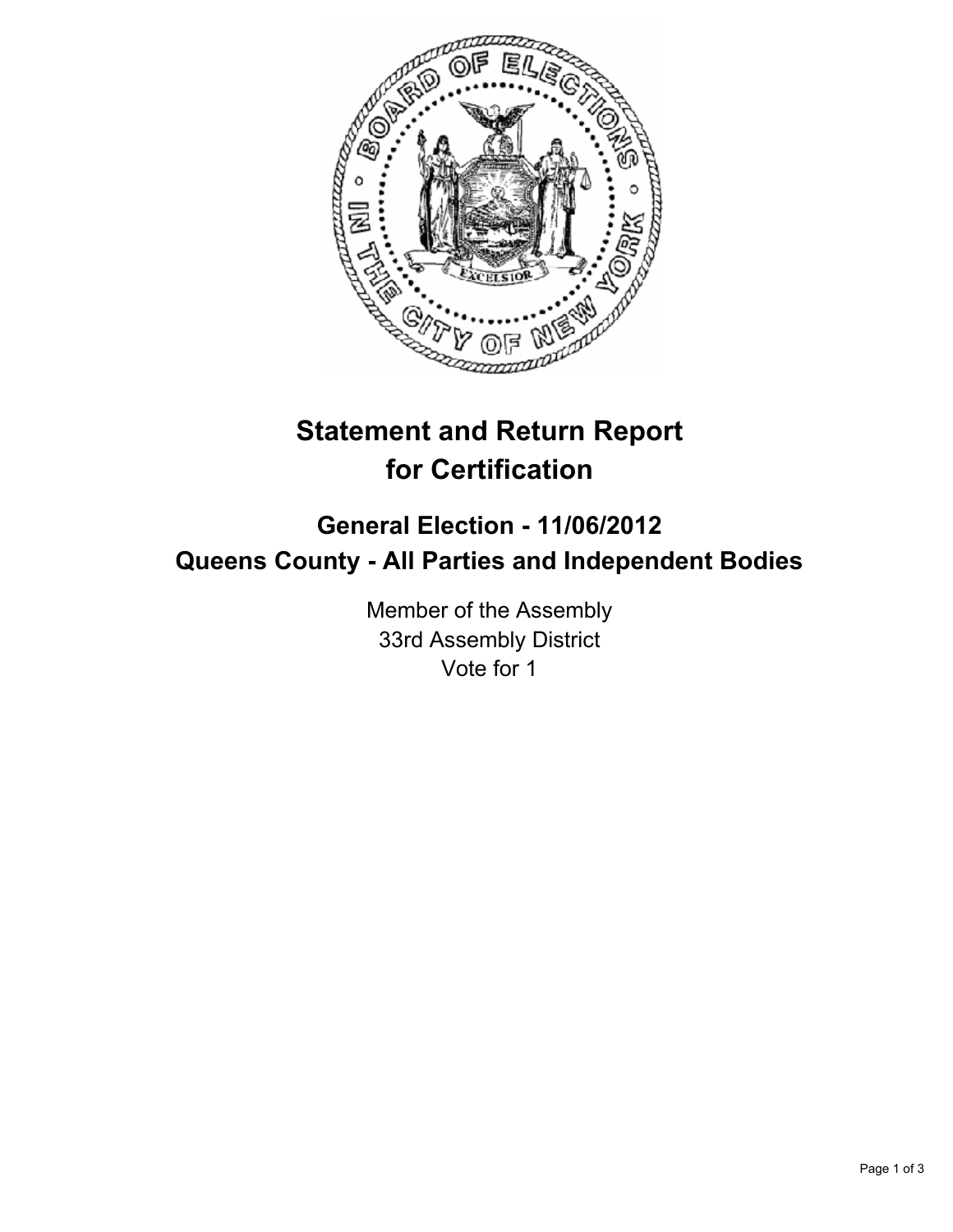

## **Assembly District 33**

| PUBLIC COUNTER                                           | 40,655         |
|----------------------------------------------------------|----------------|
| <b>EMERGENCY</b>                                         | 0              |
| ABSENTEE/MILITARY                                        | 1,058          |
| <b>FEDERAL</b>                                           | 162            |
| <b>SPECIAL PRESIDENTIAL</b>                              | 0              |
| <b>AFFIDAVIT</b>                                         | 3,500          |
| <b>Total Ballots</b>                                     | 45,375         |
| Less - Inapplicable Federal/Special Presidential Ballots | (162)          |
| <b>Total Applicable Ballots</b>                          | 45,213         |
| BARBARA M. CLARK (DEMOCRATIC)                            | 33,795         |
| BARBARA M. CLARK (WORKING FAMILIES)                      | 769            |
| CLYDE VANEL (MORE JOBS)                                  | 4,093          |
| FABIENNE DARLENE SOGIS (WRITE-IN)                        | 1              |
| JAMES SCI (WRITE-IN)                                     | 1              |
| <b>JASON SHORTT (WRITE-IN)</b>                           | 1              |
| JOSEPH MARTHONE (WRITE-IN)                               | $\mathbf{1}$   |
| LAWRENCE TIETELMAN (WRITE-IN)                            | $\mathbf{1}$   |
| LENNY FAZIOLI (WRITE-IN)                                 | 1              |
| MICHAEL J. FARRELL (WRITE-IN)                            | 1              |
| PAT ROBISON (WRITE-IN)                                   | $\overline{2}$ |
| ROBERT QUINTANA (WRITE-IN)                               | 1              |
| STAN LEE (WRITE-IN)                                      | 1              |
| STEPHEN DEJEAN (WRITE-IN)                                | $\mathbf{1}$   |
| STEVEN NEIER (WRITE-IN)                                  | $\mathbf{1}$   |
| UNATTRIBUTABLE WRITE-IN (WRITE-IN)                       | 5              |
| <b>Total Votes</b>                                       | 38,675         |
| Unrecorded                                               | 6.538          |